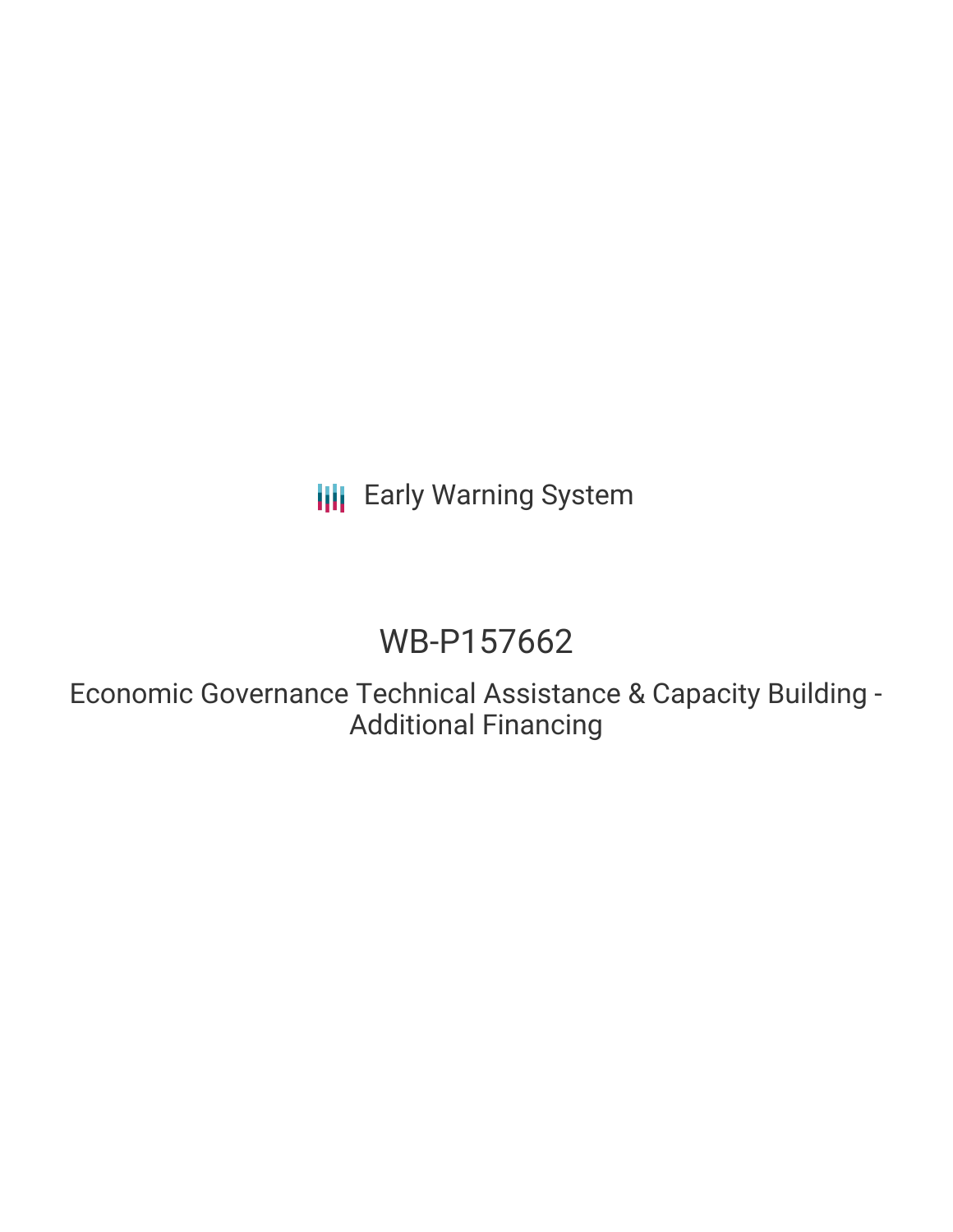

#### **Quick Facts**

| <b>Countries</b>               | Guinea                          |
|--------------------------------|---------------------------------|
| <b>Financial Institutions</b>  | World Bank (WB)                 |
| <b>Status</b>                  | Active                          |
| <b>Bank Risk Rating</b>        | C                               |
| <b>Voting Date</b>             | 2017-06-09                      |
| <b>Borrower</b>                | Ministry of Economy and Finance |
| <b>Sectors</b>                 | Finance, Technical Cooperation  |
| <b>Investment Amount (USD)</b> | \$22.00 million                 |
| <b>Project Cost (USD)</b>      | \$22.00 million                 |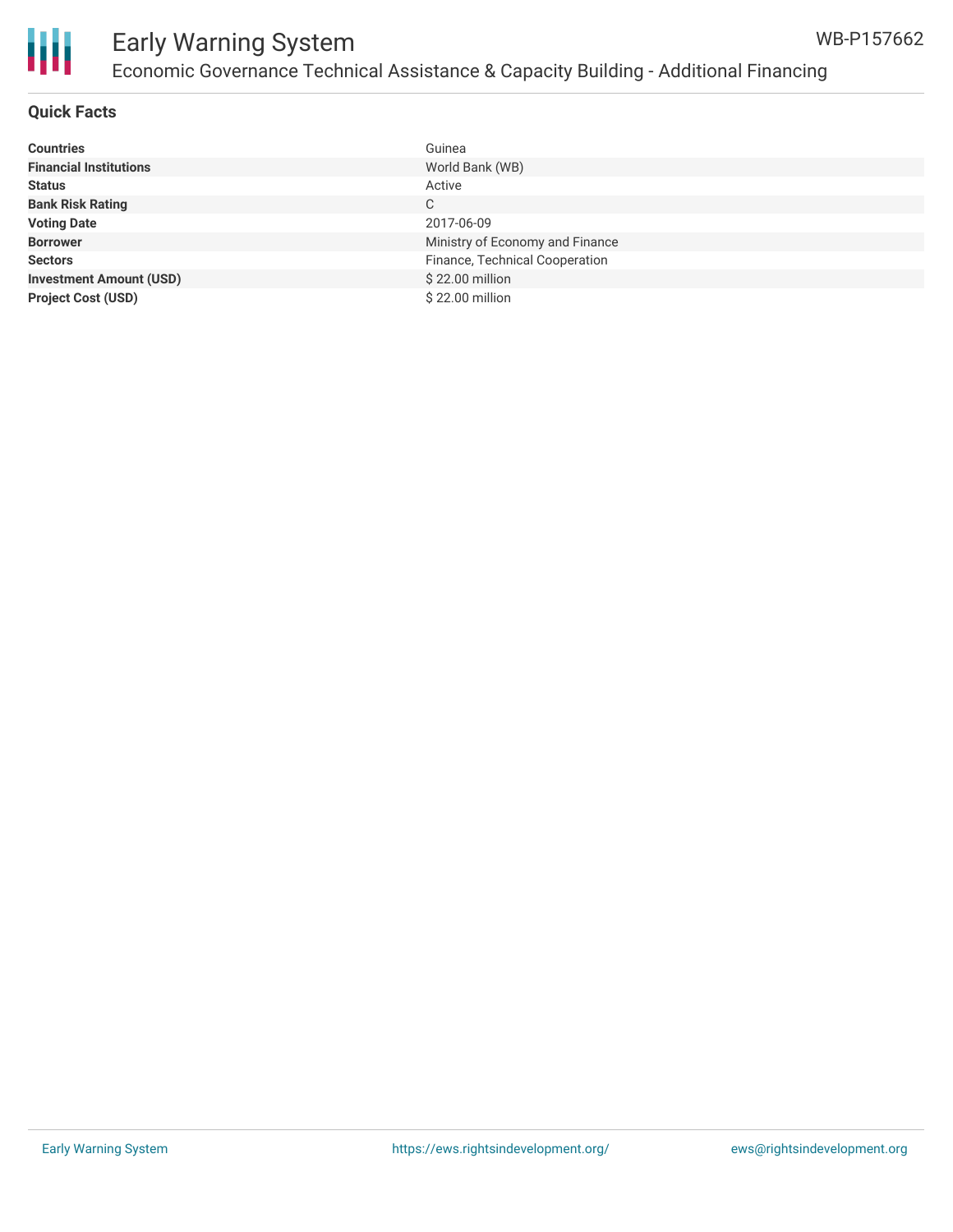

#### **Project Description**

The proposed AF is a four-year technical assistance (TA) grant which seeks to ensure value-formoney, efficient public investments, and availability of reliable data. The operation will help with technical assistance for the establishment or upgrade of critical procedures to improve macro-fiscal framework, multi-year budgeting, expenditure chain, procurement, PIM, public administration, and statistics. Setting up effective reforms require involving key stakeholders in the identification of problems and having them work together to build long-term solutions. The AF will thus put a high premium on collaborative leadership and consensus building. To this end, change management for development training for high level officials, as well as deployment of coaches to roll out Rapid Result Initiatives supporting reform implementation will be conducted. Furthermore, to ensure long-term capacity development, a training program of a cohort of young professionals will be conducted in the association with a world-class training institution. The proposed AF will retain the three components of the original project and add a new one on statistics capacity building.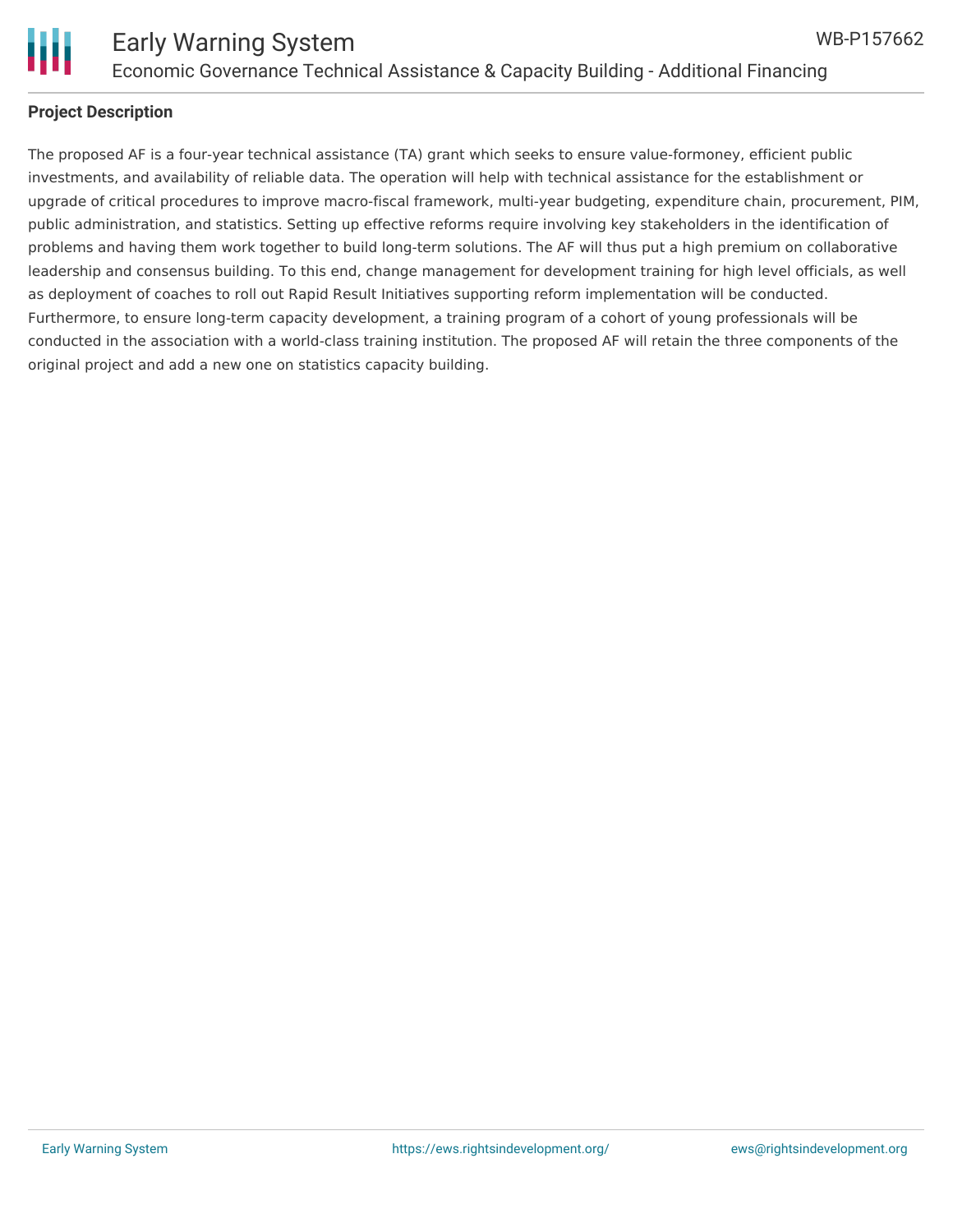

### Early Warning System Economic Governance Technical Assistance & Capacity Building - Additional Financing

#### **Investment Description**

World Bank (WB)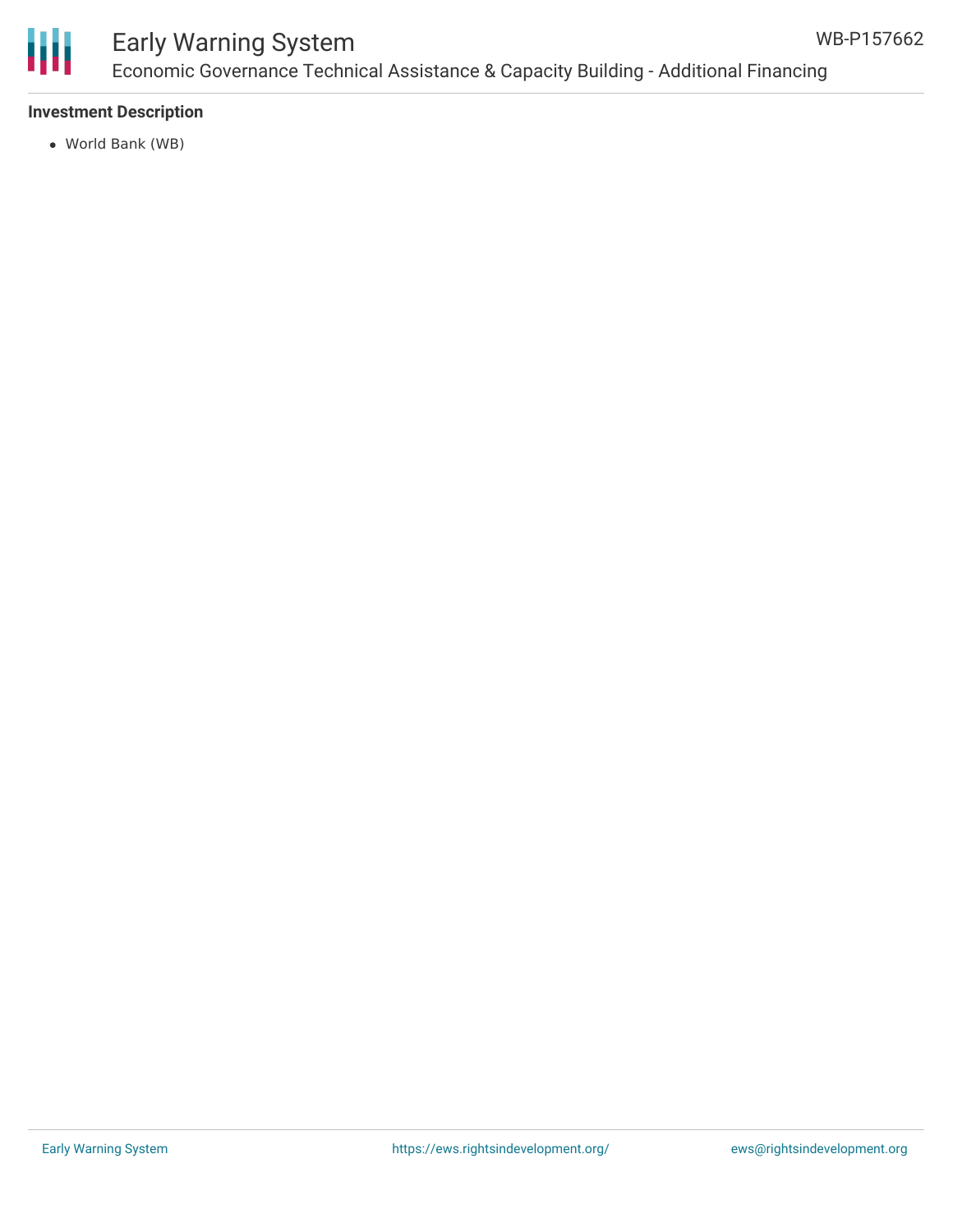#### **Contact Information**

Name:Project Coordination Unit (PCU) - UCEP Contact:Salim Diallo Title:Coordinator Email:salimdiallo@hotmail.com

ACCOUNTABILITY MECHANISM OF WORLD BANK

The World Bank Inspection Panel is the independent complaint mechanism and fact-finding body for people who believe they are likely to be, or have been, adversely affected by a World Bank-financed project. If you submit a complaint to the Inspection Panel, they may investigate to assess whether the World Bank is following its own policies and procedures for preventing harm to people or the environment. You can contact the Inspection Panel or submit a complaint by emailing ipanel@worldbank.org. You can learn more about the Inspection Panel and how to file a complaint at:

http://ewebapps.worldbank.org/apps/ip/Pages/Home.aspx.